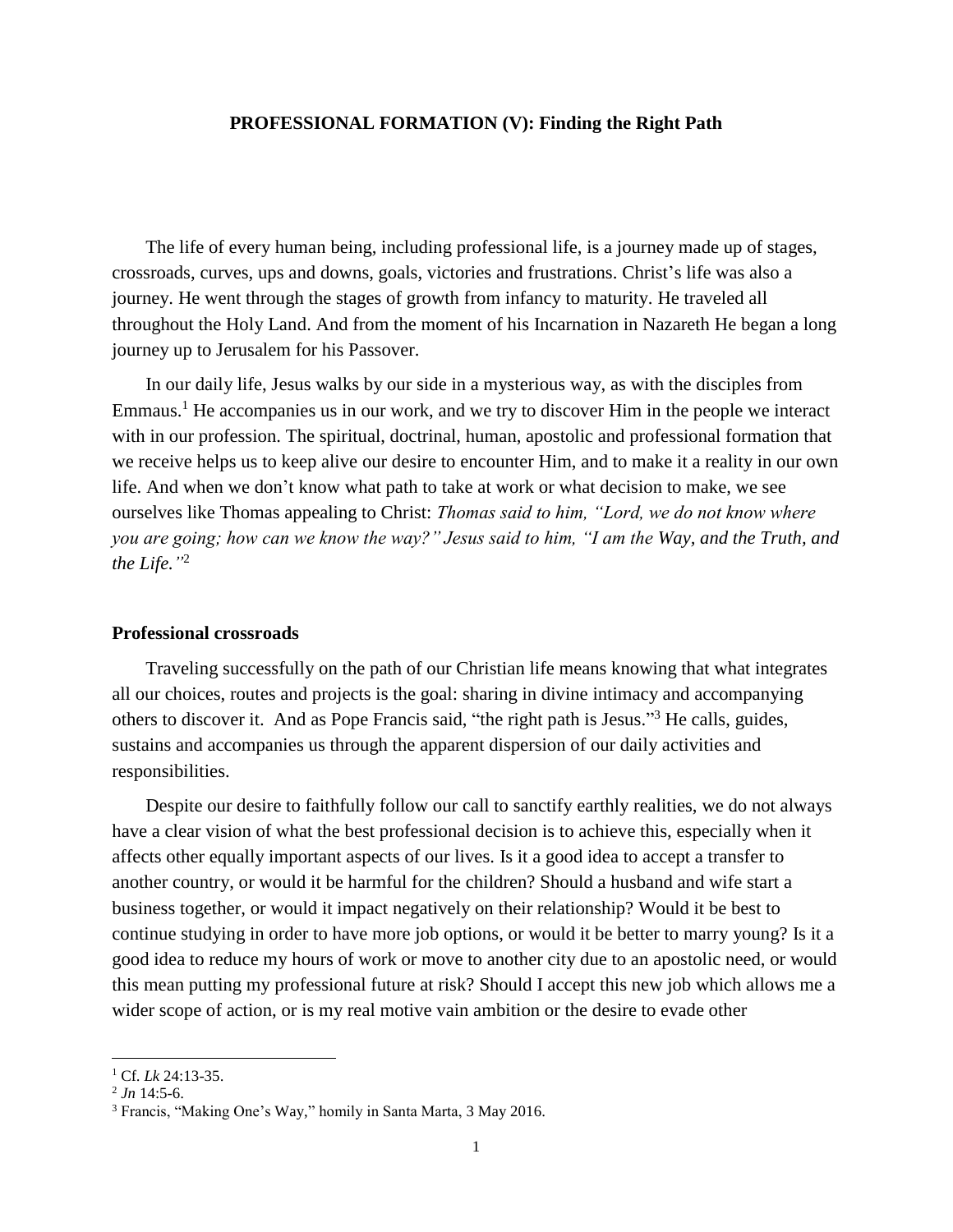responsibilities? And in each of these questions we are asking Him: "Lord, what do you want from me? What is the best path? How can I better integrate marriage and work, being a mother or a father and work, apostolate and work, availability and work...? Where are you waiting for me?"

The answer will depend on our specific circumstances, but some clear principles should always guide our choice: the priority of people over things, of reality over ideas, of the whole over the part, of the spiritual good over the material. Dialoguing with those our decision affects, seeking advice from someone who knows well our family situation, professional environment and personal characteristics, can also be a big help. And always, turning our heart in prayer to Jesus, "the right path," because "in that silence, we can discern, in the light of the Spirit, the paths of holiness to which the Lord is calling us."<sup>4</sup>

#### **An accompanied path**

We never walk alone on our professional journey. We always travel it with those with whom we have closer relationships and ties: our family, friends, colleagues. And in a special way, with those we have committed our future to: husband or wife, children, and for those who have a vocation to Opus Dei, the other people in our family that is the Work and those to whom its evangelizing efforts are directed. For they have become part of our own identity and mission.

"Anyone who works and has a family needs to strive to balance these two spheres, both men as well as women, and count on God's help to sanctify their ordinary circumstances."<sup>5</sup> In some professions, being present at home is perhaps more challenging (for example, a truck driver, an airline stewardess, or a deep-sea fisherman) and requires an especially creative and shared commitment.

Sometimes on our professional path we may encounter the need to slow down or recalculate the route, when those accompanying us require it. This may involve a painful renunciation. Popular wisdom tells us that whoever travels alone arrives sooner, but whoever travels accompanied goes further. In the current environment, professional advancement can sometimes seem the only compass to guide oneself by, the only landmark for making decisions. Hence when the need arises to redraw the map for our life, we should renew the meaning of mission in our life and remember the value of human ties, strengthening our gratitude for all the other treasures we have received. We need to risk trusting in God and in the others and not only in the security of having everything in our life under control. "Everything can be accepted and

 $\overline{\phantom{a}}$ 

<sup>4</sup> Francis, *Gaudete et exsultate*, no. 150.

<sup>5</sup> Paula Hermida, *Cristianos en la sociedad del siglo XXI. Entrevista a Fernando Ocáriz*, Cristiandad, Madrid 2020, pp. 47-48.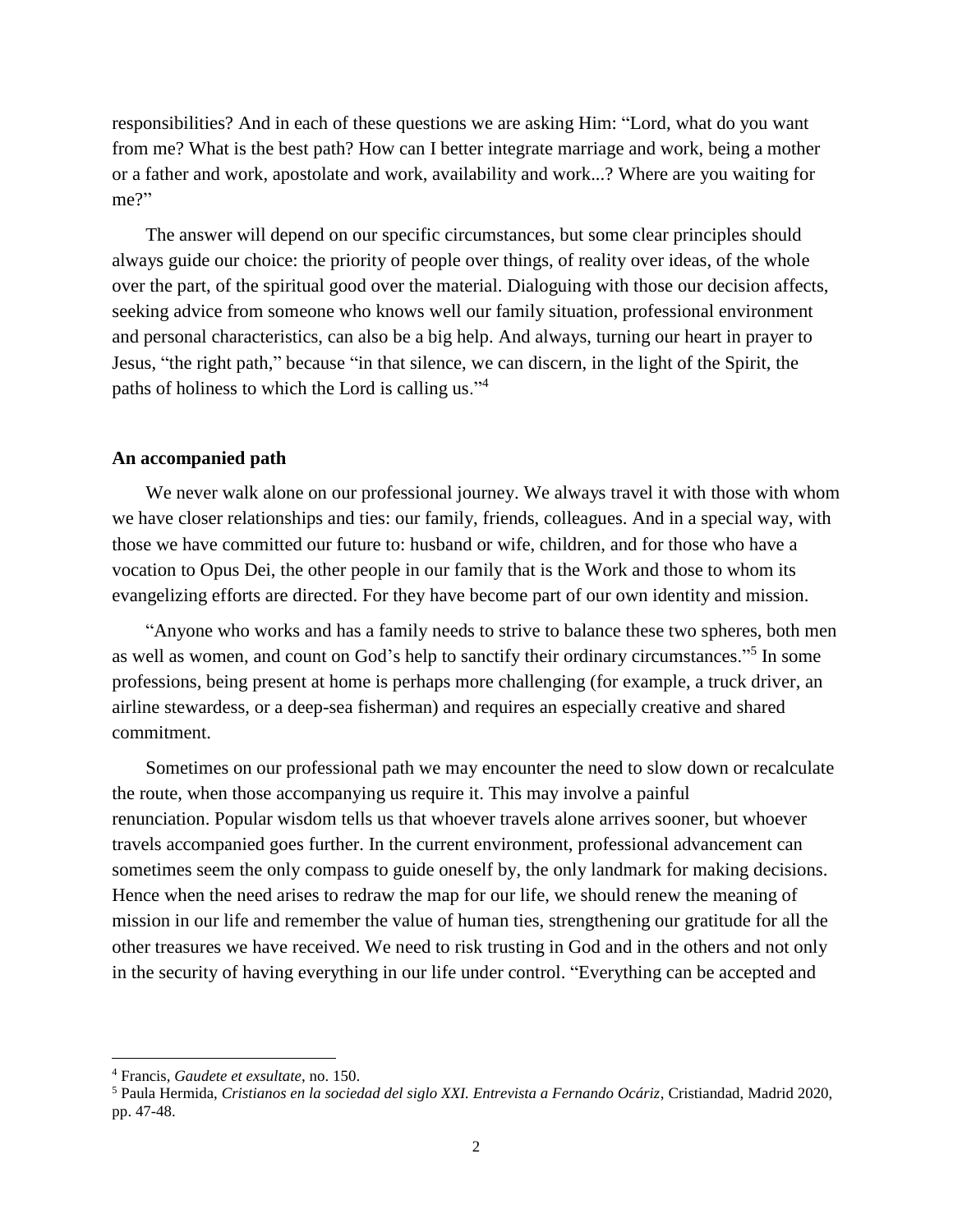integrated into our life in this world, and become a part of our path to holiness," <sup>6</sup> Pope Francis assures us.

At other times, obstacles can arise along our professional path, or shortcuts, or new unforeseen possibilities. Since it is a path, a journey, it demands time, patience, renewed effort, stopovers; and traveling it requires putting into play our personal freedom and initiative, with the risk this entails. But we should always remember that, like on the path to Emmaus, God is always waiting for us in these new circumstances, and that his providence guides and sustains us.

The professional journey is always an open path, since we don't walk it alone; and it is open to God's surprises. We have all experienced that what seemed like a loss often opens the door to a bigger gain. At the same time, we should always keep in mind our true ambition, because the goal is high: to put Christ at the summit of all human activities.<sup>7</sup> That is why we need to keep our eyes fixed on Jesus. At times He may encourage us to slow down and stop for a while, like the two disciples from Emmaus, while at other times He sends us out into the deep, like the Apostles.

### **Raising our sights**

Vocation and mission are inseparable for us, as they were in Christ's life. Our mission is part of our identity and defines us. We live for God and for souls; our whole life is service. We can say, like Him, *for this I was born, and for this I have come into the world*. 8

We need a big and open heart to accomplish what the Prelate of Opus Dei is calling us to: "We are called to contribute, with initiative and spontaneity, to improving the world and the culture of our time, so that they are opened to God's plans for humanity: the plans of his heart, which are sustained from *generation to generation*." <sup>9</sup> As Saint Josemaría said: "Let us give our lives completely to our Lord, working as perfectly as possible, each in their own professional task and state, never forgetting that we must have a single aspiration in all our works: to place Christ at the summit of all human activities."<sup>10</sup>

This mission involves every dimension of human life: family, work, friendships, rest, illness, etc. Putting Christ at the center of our life also entails putting Him at the center of our professional journey. He is the light guiding us on this path, enabling us to make the right choices at every crossroad.

 $\overline{\phantom{a}}$ 

<sup>6</sup> Francis, *Gaudete et exultate*, no. 26.

<sup>7</sup> Cf. Saint Josemaría, *Letter 6*, no. 12c.

<sup>8</sup> *Jn* 18:37.

<sup>9</sup> Fernando Ocáriz, *Pastoral Letter,* 14 February 2017, no. 8.

<sup>10</sup> Saint Josemaría, *Letter,* 15 October 1948, no. 41; in Ernst Burkhart, Javier López, *Vida Cotidiana y santidad en la enseñanza de san Josemaría*, vol. I, Rialp, Madrid 2010, p. 428. Cf. *The Forge*, no. 678.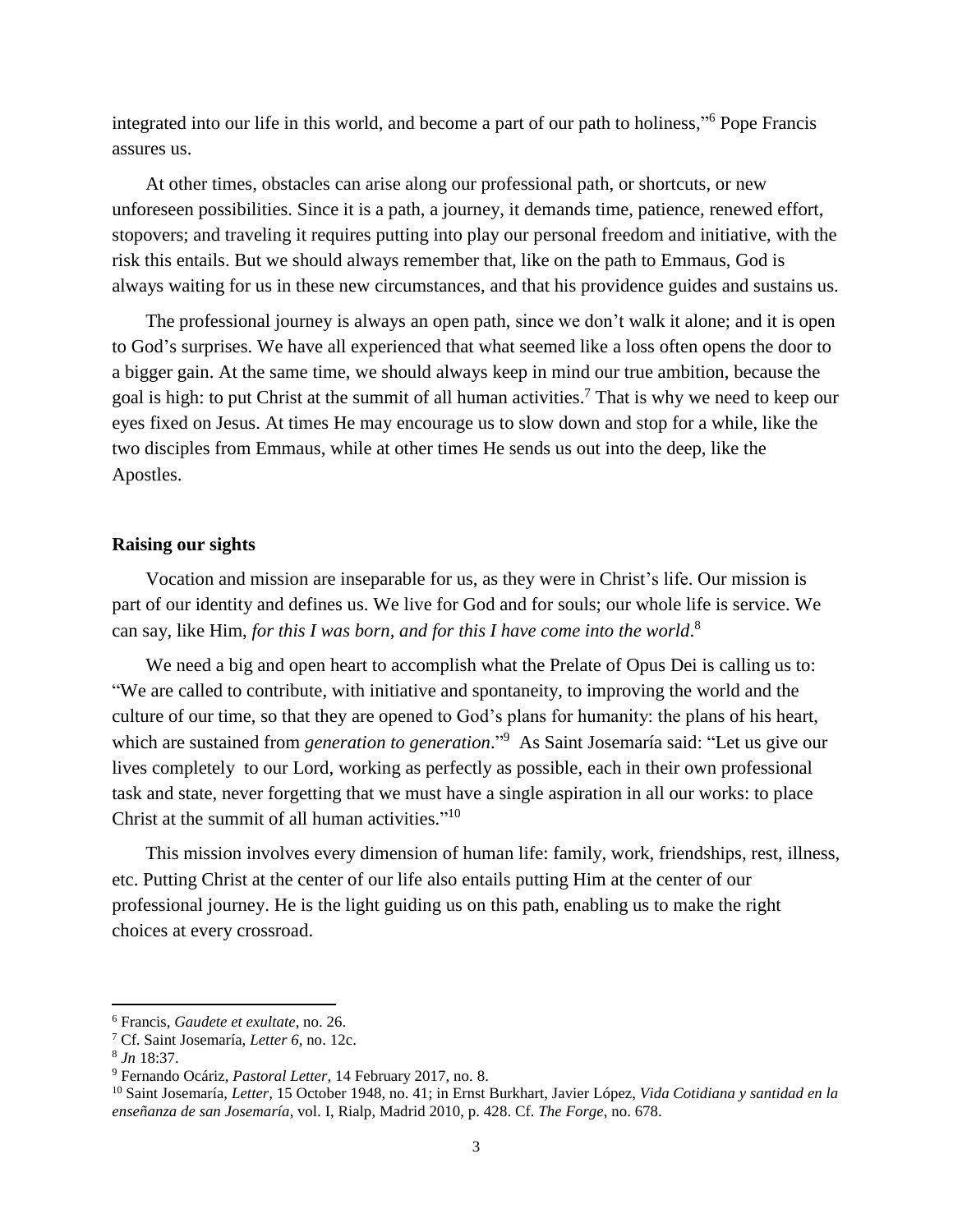Benedict XVI once said in an Easter vigil homily: "Christ divides the light from the darkness. In him we recognize what is true and what is false, what is radiance and what is darkness. With him, there wells up within us the light of truth, and we begin to understand. On one occasion when Christ looked upon the people who had come to listen to him, seeking some guidance from him, he felt compassion for them, because they were like sheep without a shepherd (cf. *Mk* 6:34). Amid the contradictory messages of that time, they did not know which way to turn. What great compassion he must feel in our own time too – on account of all the endless talk that people hide behind, while in reality they are totally confused. Where must we go? What are the values by which we can order our lives? The values by which we can educate our young, without giving them norms they may be unable to bear, or demanding what perhaps should not be imposed upon them? He is the Light."<sup>11</sup>

### **Unifying in order to advance**

Professional life today is a dynamic and ever-evolving reality. We need to continuously strive to detect and understand the needs of those around us, not only in order to confront the changing demands of the world of work, but also to serve others better in our own profession.

Love, which is what vivifies and animates our work, is always dynamic. It needs to grow and strengthen, and spurs us to try to improve in our professional knowledge and competence. This dynamism of love gives us serenity when facing difficulties and tiredness in our work. And it helps us to find unity beyond conflicts, because the look of love is unifying and always seeks the good.

A professional dedication animated by charity is not a mere *curriculum vitae*. The formation that we acquire through the effort to sanctify our work enriches us; it leads us to grow in knowledge and skills; it gives us a broader experience of humanity; it enables us to handle a variety of problems with flexibility; it makes us more thoughtful and decisive. And this in turn helps us to take better care of our family and to widen our circle of friends. It enables us to carry out a more effective evangelization, and broadens our hearts and sharpens our eyes, identifying us more fully with Christ. A demanding and eager dedication to our profession, carried out ardently with a sense of service and mission, is not at odds with an attitude of being available and open to others' needs, but rather facilitates a more complete availability. As the Prelate of Opus Dei stressed, availability "shows itself fully when we consider what talents we have received from God, so as to put them at the service of the apostolic mission. And we 'make the first move': we offer ourselves, with initiative. Therefore availability is not immobility but, on the contrary, the habitual desire to move at 'God's pace.'"<sup>12</sup>

 $\overline{a}$ 

<sup>&</sup>lt;sup>11</sup> Benedict XVI, Homily at the Easter Vigil, April 11, 2009.

<sup>12</sup> Fernando Ocáriz, *Pastoral Letter*, 28 October 2020, no. 11.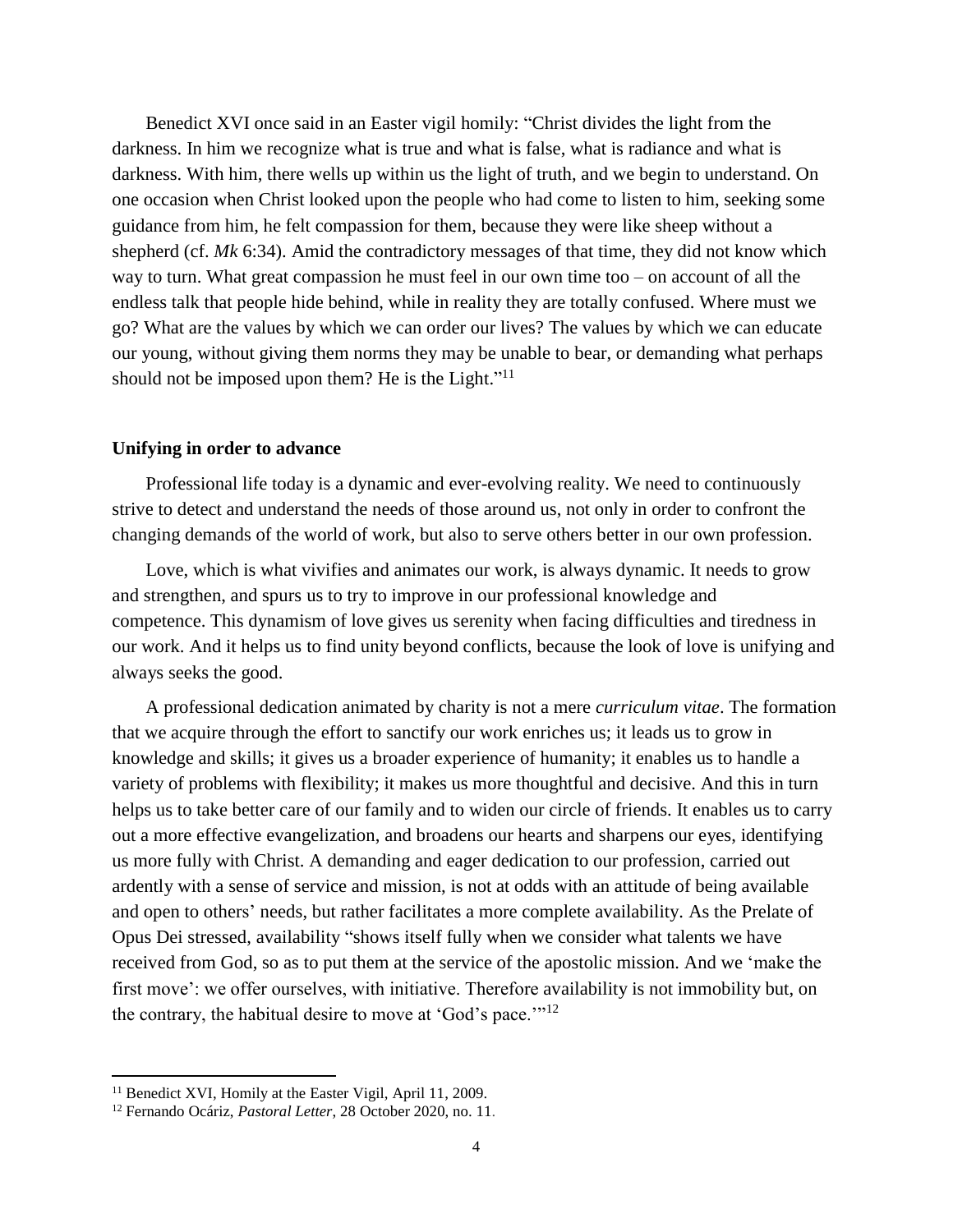Personal fulfillment is not reduced to professional fulfillment nor does it depend only on it. The profession (a specific one) is part of that fulfillment, but it does not exhaust it, since we so often change occupations and jobs. Those who lose their job often have to redirect their life to another field. Someone who finds their current job becoming monotonous may try to employ their skills in a new way of earning a living. Those who stop exercising their profession for various years due to family or apostolic reasons, can eventually return with a new impetus.

What has to always be present is the professional outlook with which we carry out all our jobs and tasks. Some characteristics of this attitude are, for example, "caring for details without losing sight of the whole, keeping in mind the way in which our work affects that of others, cultivating the relationships we establish through our work, the readiness and generosity to form others who can go further than us, helping to resolve society's problems, laying the last stones.*"* 13

The professional vocation, then, is part of a much broader prospect for one's life: the vocation each person receives from God, which is light to see and strength to want to be faithful in all one's daily situations.<sup>14</sup> This light and strength, nourished by prayer and formation, help us to put our professional work in its proper place, to discern, desire and choose what is best in each circumstance. Thus we try to avoid the mediocrity and conformity that the comfort of a guaranteed salary can produce; or the excessive dedication that turns work into a place of escape, where the demands of one's home life are set aside and it is easy to find excuses for extending the work day; or the selfishness of reducing our profession to a self-seeking endeavor in which we find personal satisfaction apart from others.

#### **God's paths**

Many people, for personal, family or social reasons, decide to set aside their own profession and dedicate themselves to other tasks. It is often life itself that determines our professional path, rather than the studies we have pursued or the training we have received. In these cases, one's professional preparation is put at the service of the new path one undertakes, where one's mission in life is strengthened. This is what happened to the apostles called by Christ on the shores of the Sea of Galilee: *I will make you fishers of men*. 15

Saint Josemaría once said: "The professional vocation is something continually being defined throughout our life. It often happens that a person who began a particular course of studies discovers afterwards that he is better gifted for other jobs, and switches career; or he ends

l

<sup>&</sup>lt;sup>13</sup> Ana Marta González, "World and the Human Condition in Saint Josemaría Escrivá. Christian keys for a philosophy of the social sciences," in *Romana* nº 65, July-December 2017.

<sup>14</sup> Cf. Fernando Ocáriz, *Pastoral Letter*, 28 October 2020, no. 2.